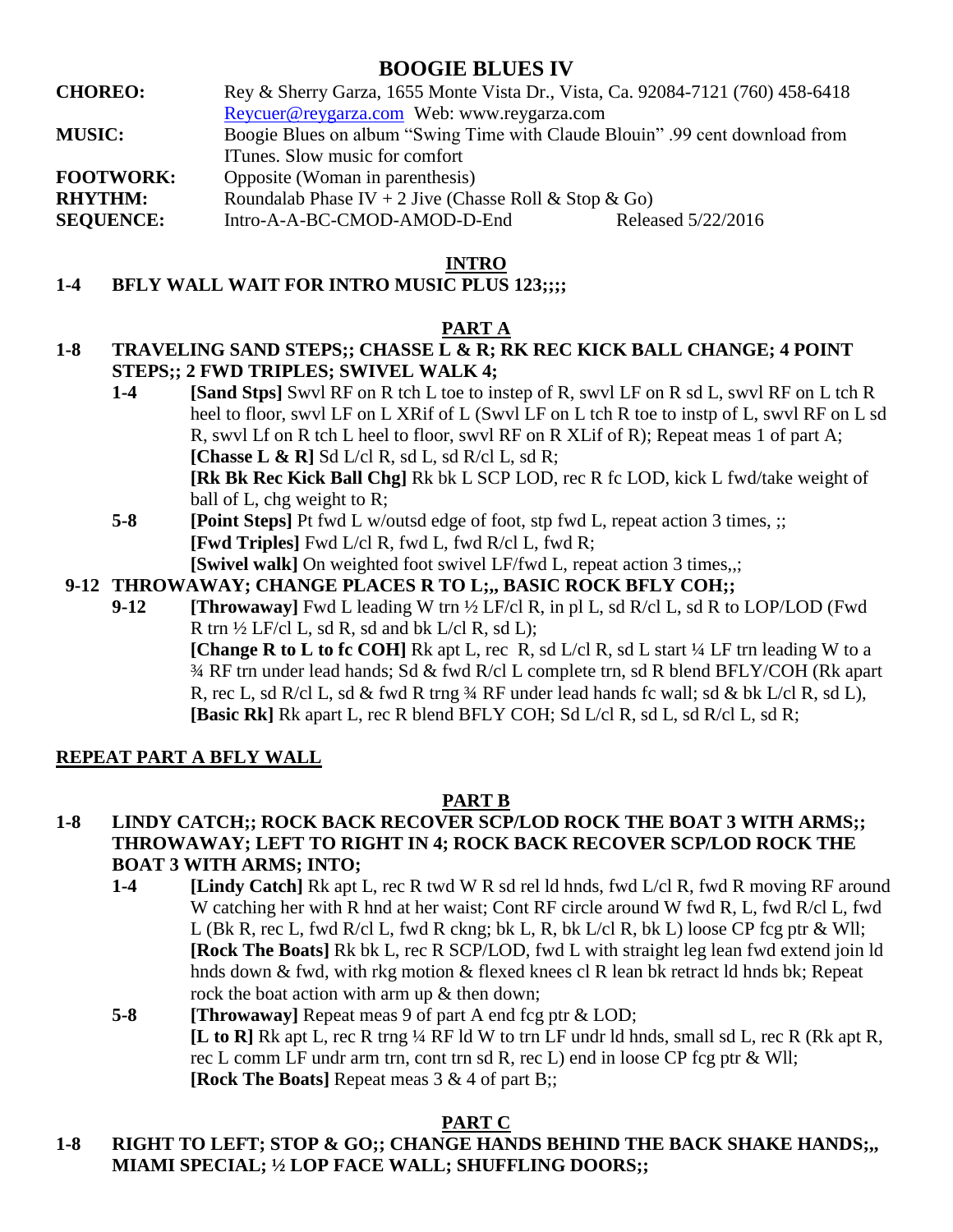### **Part C cont:**

**1-8 [R To L]** Fwd L leading W trn ½ LF/cl R, in pl L, sd R/cl L, sd R to LOP/LOD (Fwd R trn  $\frac{1}{2}$  RF/cl L, sd R, sd & bk L/cl R, sd L);

**[Stop & Go]** Rk apt L, rec R, fwd L ld W to trn LF undr ld hnds/cl R, fwd L catch W's R shoulder with R hnd; Rk fwd R, rec L, bk R/cl L, bk R (Rk apt R, rec L, fwd R comm  $\frac{1}{2}$  LF undr ld hnds/cl L, fwd R comp trn end on M's R sd fcg Wll; Rk bk L, rec R, fwd L comm  $\frac{1}{2}$ RF trn undr ld hnds/cl R, fwd L comp trn) to LOP fcg prt Wll;

**[Chg Hnds Bhnd Bk]** Rk apt L, rec R, fwd L comm ¼ LF trn plcg R hnd over W's R hnd/cl R, fwd L comp LF trn now in tandem in front of W; Sd & bk R comm  $\frac{1}{4}$  LF trn & plcg M's L hnd bhnd his bk/cl L transferring W's R hnd to M's L hnd, sd & bk R comp LF trn (Rk apt R, rec L, fwd R comm ¼ RF trn/cl L, sd & bk R comp LF trn in tandem bnd M; Sd & bk L comm  $\frac{1}{4}$  RF trn/cl R, sd & bk L comp LF trn) shk R hnds,

**[Miami Special]** Rk apt L, rec R; Fwd L/R, L trng ¾ RF leading W trn LF under jnd R hnds & over M's head plcg hnds bnd M's neck, rel hnds sd R/cl L, sd R (Rk apt R, rec L; Fwd R/L, fwd R trn <sup>3/4</sup> LF under jnd R hnds, rel hnds sd L/R, let R arm slide down on M's L arm sd L jn ld hnds) blend to L ½ OP fcg Wll;

**[Shuffling Doors]** Rk bk Lib of R ld W to rk in bk, rec R gently guide W slide in frnt rel hnds, sd L/cl R, sd L sliding bhnd W (Rk bk Rib of L, rec L, sd R/cl L, sd R sliding in frnt of M) jn trail hnds; Rk bk Rib of L ld W to rk in bk, rec L gently guide W to slide in bk rel hnds, sd R/cl L, sd R sliding in frnt of W (Rk bk Lib of R, rec R rel hnds, sd L/cl R, sd L sliding bhnd M) jn ld hnds;

# **9-16 LINK ROCK;,, PRETZEL TURN;; ROCK RECOVER UNWRAP BFLY WALL;,, WINDMILL;; SPANISH ARMS;,, ROCK RECOVER INTO;**

**9-16 [Link Rk]** Rk apt L, rec R to fc ptr & LOD, smll fwd L/R, L trng ¼ RF blend to loose CP fc Wll; Sd R/cl L, sd R (Rk apt R, rec L fc prt & RLOD, smll fwd R/L, R trng 1/4 RF to loose CP fc COH; Sd L/cl R, sd L),

**[Pretzel Trn]** Rk bk L SCP LOD, rec R fc ptr Wll; Sd L/cl R, sd L trn ½ RF to bk to bk, sd R/cl L, sd R (Rk bk R SCP LOD, rec L fc prt COH; Sd R/cl L, sd R trn ½ LF to bk to bk, sd L/cl R, sd L) keep ld hnds jnd;

**[Rk Rec Unwrap Pretzel]** XLif of R, rec R, sd L/cl R, sd L trng ½ LF; Sd R/cl L, sd R (XRif of L, rec L, sd R/cl L, sd R trng ½ RF; Sd L/cl R, sd L) blend BFLY Wll,

**[Windmill]** Rk apt L, rec R start ¼ LF trn; Fwd L cont trn/cl R, fwd L comp trn, sd R start ¼ LF trn/cl L, sd R comp trn fc COH (Rk apt R, rec L start  $\frac{1}{4}$  LF trn; Fwd R cont trn/cl L, fwd R comp trn, sd L start  $\frac{1}{4}$  LF trn/cl R, sd L comp trn fc lod);

**[Spanish Arms Rk Rec]** Rk apt L, rec R start trng  $\frac{1}{2}$  RF leading lady to trn  $\frac{1}{4}$  LF, sd L/cl R, sd L leading lady to spin  $\frac{3}{4}$  RF comp M's RF trn; Sd R/cl L, sd R (Rk apt R, rec L trng  $\frac{1}{4}$  LF under ld hnds, sd R/cl L, sd R trng  $\frac{3}{4}$  RF; Sd L/cl R, sd L) blend BFLY fcg ptr & Wll, rk apt L, rec R ldg W to a RF under arm trn undr ld hnds;

# **PART CMOD**

# **1-8 RIGHT TO LEFT; STOP & GO;; CHANGE HANDS BEHIND THE BACK SHAKE HANDS;,, MIAMI SPECIAL; LOP FACE WALL; SHUFFLING DOORS;;**

- **1-8 Repeat meas 1-8 of part C;;;;;;;;**
- **9-17 LINK ROCK;,, FALLAWAY THROWAWAY;; ROCK APART RECOVER KICK BALL CHANGE; CHICKEN WALKS 2 SLOW; 4 QUICKS; LEFT TO RIGHT;,, PRETZEL TURN;;** 
	- **9-17 [Link Rk]** Repeat meas 9-10.5 of part C;,, **[Fallaway Throwaway]** Rk bk L, rec R SCP LOD; Fwd L/cl R ldg W to a fwd triple to loose CPLOD, sd & fwd L, sd R/cl L, sd R (Rk bk R, rec L SCP LOD; Fwd R/cl L, sd & bk R trng  $\frac{1}{2}$  LF loose CP RLOD, sd L/cl R, sd & bk L) blend to LOP fcg ptr & LOD; **[Rk Apt Rec Kick Ball Chg]** Rk apt L, rec R, kick L fwd/take weight of ball of L, chg weight to R (Rk apt R, rec L, kick R fwd/take weight of bll of R, chg weight to L);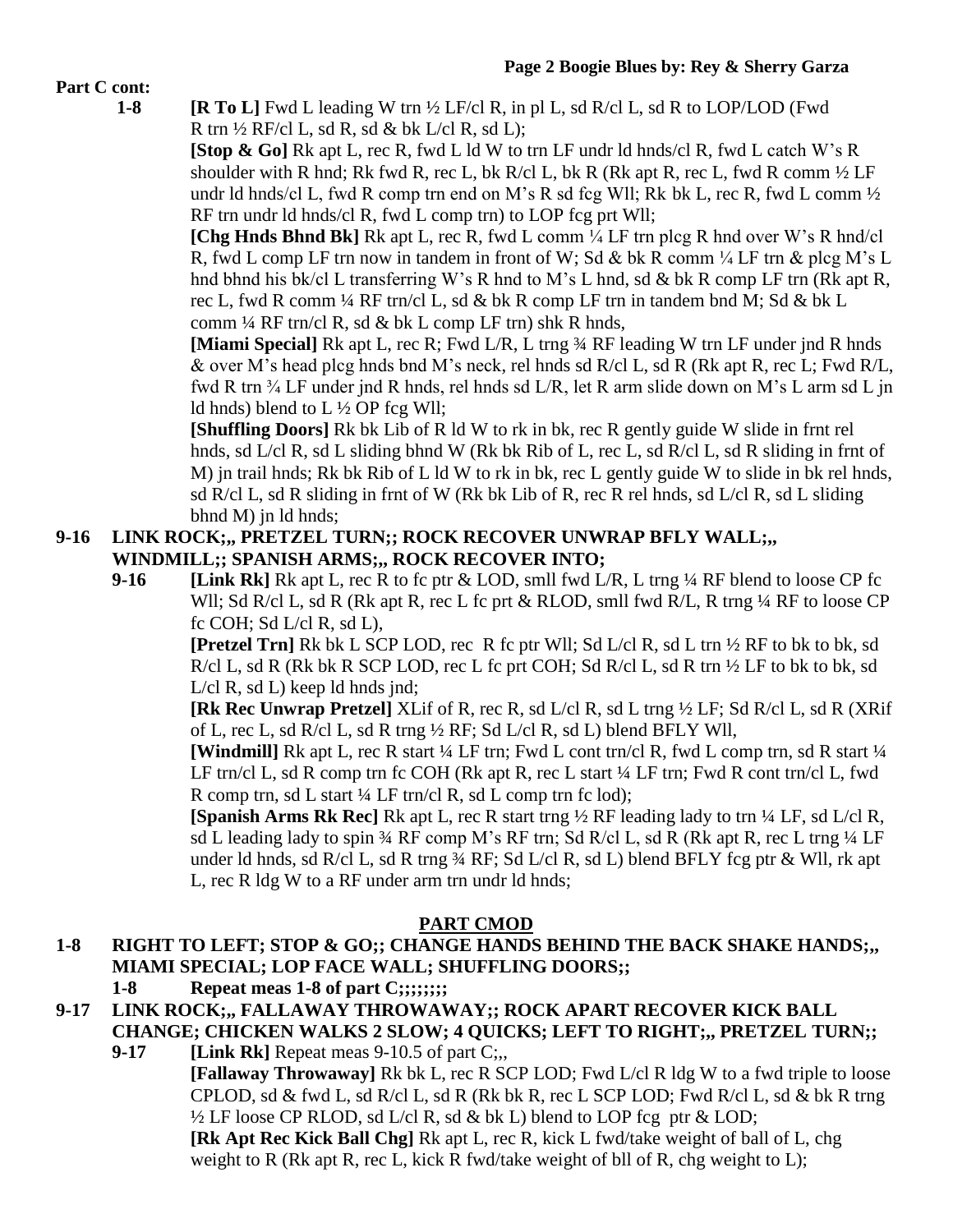### **Part CMOD cont:**

**[Chicken Wlks]** Ldg W to swvl bk L, -, bk R, -; Bk L, R, L, R (Swvl fwd R, -, L, -; Swvl fwd R, L, R, L);

**[L To R]** Rk apt L, rec R, in pl L/cl R, small fwd & sd L trng ¼ RF trn ldg W to trn ¾ LF undr ld hnds; Sd R/cl L, sd R (Rk apt R, rec L, fwd R/cl L, fwd R trng ¾ LF undr ld hnds; Sd L/cl R, sd L) blend BFLY fcg ptr & Wll,

**[Pretzel Trn]** Repeat description in part C;,

### **18-24 ROCK RECOVER UNWRAP BFLY WALL;,, WINDMILL;; SPANISH ARMS;,, AMERICAN SPIN;; ROCK APART RECOVER SIDE CLOSE BFLY WALL;**

**[Rk Rec Unwrap Pretzel]** Repeat description in part C;,,

**[Windmill]** Repeat description in part C;;

**[Spanish Arms]** Repeat description in part C;..

**[American Spin]** Rk apt L, rec R; Sd L/cl R, sd L ldg W to spin RF, sd R/cl L, sd R (Rk apt R, rec L; Sd R/cl L, sd R spin RF 1 full trn, sd  $L$ /cl R, sd L);

**[Rk Rec Sd Cl]** Rk bk L SCP LOD, rec R to fc, sd L, cl R blend BFLY fcg ptr & Wll;

### **PART AMOD**

# **1-12 TRAVELING SAND STEPS;; CHASSE L & R; ROCK RECOVER KICK BALL CHANGE; 4 POINT STEPS;; 2 FORWARD TRIPLES; SWIVEL WALK 4; THROWAWAY; CHANGE PLACES R TO L;,, RIGHT TURNING FALLAWAY BFLY WALL;;**

**1-12 Repeat meas 1-10.5 of part A;;;;;;;;;;,,**

**[R Trng Fallaway]** Rk bk L SCP/RLOD, rec R fc ptr COH; Sd L/cl R, sd L trng ½ RF, sd R/cl L, sd R (Rk bk R SCP/RLOD, rec L fc ptr Wll; Sd R/cl L, sd R trng ½ RF, Sd L/cl R, sd L) end fc ptr Wll;

#### **PART D**

### **1-8 CHASSE ROLL;; ROCK REC ROLL REVERSE;; RIGHT TURNING FALLAWAY WITH GLIDE TO SIDE;; TWICE BFLY WALL;;**

**1-8 [Chasse Rolls]** Rk bk L, rec R, rel hnds down lod fwd L trn RF fc ptr & wall/cl R, sd & fwd L trng RF to bk to bk; Sd R/cl L, sd R trng RF to fc ptr & Wll, sd L/cl R, sd L; (Rk bk R, rec L, No hnds joined fwd R trn LF fc ptr & COH/cl L, sd & fwd R trng LF to bk to bk; Sd L/cl R, sd L trng LF to fc ptr  $\&$  COH, sd R/cl L, sd R); Trng to L  $\frac{1}{2}$  OP RLOD rk bk R, rec L trng trn LF to fc ptr & Wll, sd R/cl L, sd R trng LF to bk to bk; Sd L/cl R, sd L trng LF to fc ptr & Wll, sd R/cl L, sd R (To L  $\frac{1}{2}$  OP RLOD rk bk L, rec R trn RF to fc ptr & COH, sd L/cl R, sd L trng RF to bk to bk; Sd R/cl L, sd L trng RF to fc ptr & COH, sd L/cl R, sd L) blend loose CP fcg prt & Wll;

**[R Trng Fallaways With Glide]** Rk bk L SCP LOD L, rec R fc ptr & Wll, sd L/cl R, sd L trn  $\frac{1}{2}$  RF blend to LOP fcg extend trl hnds to sd; Sd R, XLif of R, sd R/cl L, sd R (Rk bk R SCP) LOD rec L fc ptr  $\&$  COH, sd R/cl L, sd R trn  $\frac{1}{2}$  RF to LOP fcg extend trl hnds to sd; Sd L, XRif of L, sd L/cl R, sd L) blend CP fcg ptr  $\&$  Wll; Repeat meas 5  $\&$  6 of part D;;

# **9-16 SOLE TAP SHAKE HANDS;,, TRIPLE WHEEL 3;; ½ OP RLOD; CHASSE ROLLS;;TO LOD;;**

**9-16 [Sole Tap]** Rk apt L, rec R, fwd L trng ¼ RF to sd by sd, bend R (L) leg to tch M's R shoe sole to W's L shoe sole bhnd supporting leg; Sd R/cl L, sd R trng to fc ptr  $\&$  Wll shk hnds, **[Triple Wheel]** Rk apt L, rec R; Start RF wheel sd L/cl R, sd L trng twd ptr & tch her bk with L hnd, cont RF wheel sd R/cl L, sd R trng away from ptr; Cont RF wheel sd L/cl R, sd L trng twd ptr & tch her bk with L hnd ld W to spin RF, comp RF wheel sd R/cl L, sd R (Rk apt R, rec L; Trn  $\frac{1}{4}$  LF start RF wheel sd R/cl L, sd R trng away from ptr, cont RF wheel sd L/cl R, sd L trng twd ptr & tch his bk with L hnd; Cont RF wheel sd R/cl L, sd R spinning RF on R foot to fc ptr, sd  $L/c$  R, sd L) blend BFLY fcg ptr  $& COH$ ;